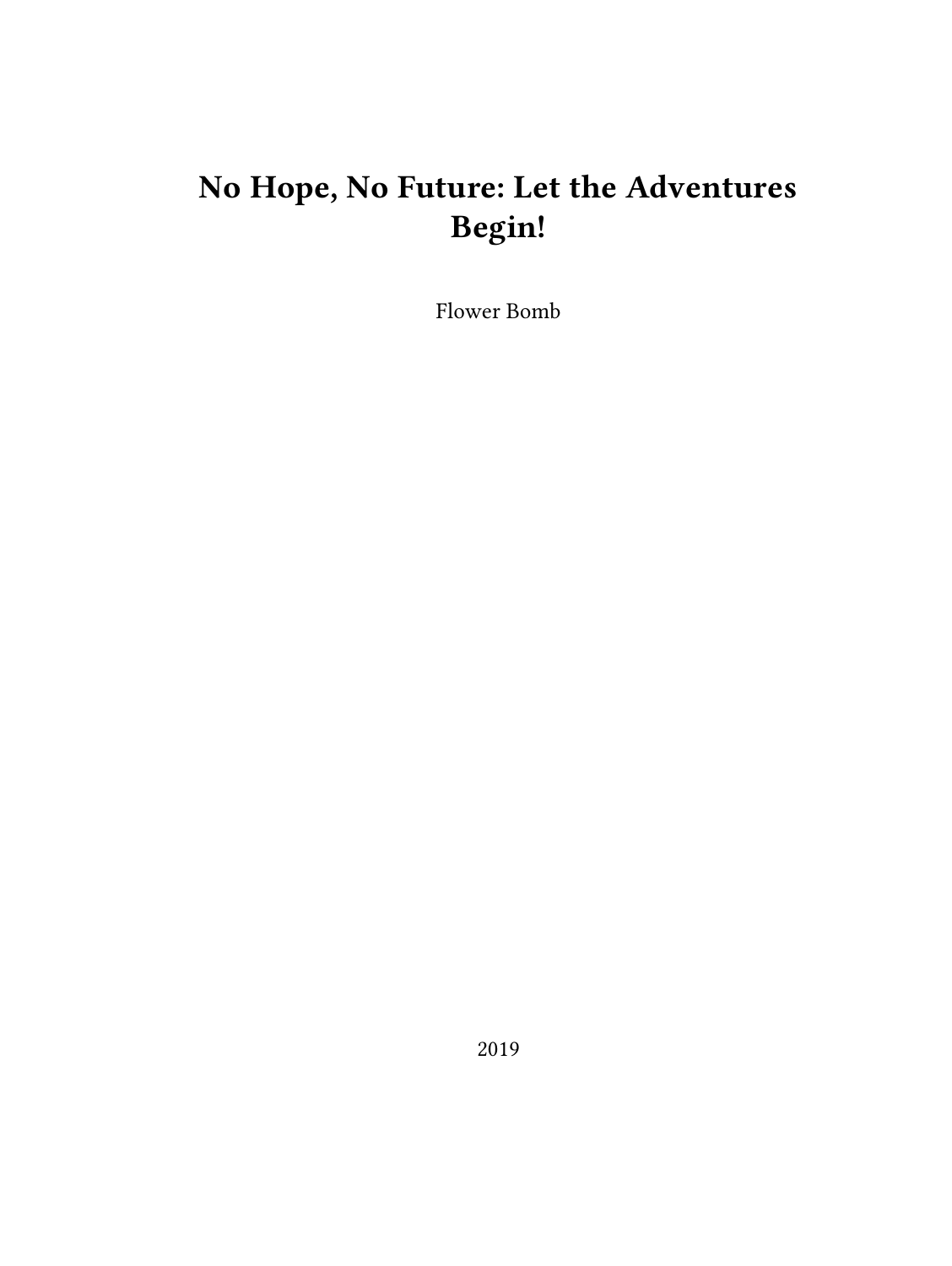## **Contents**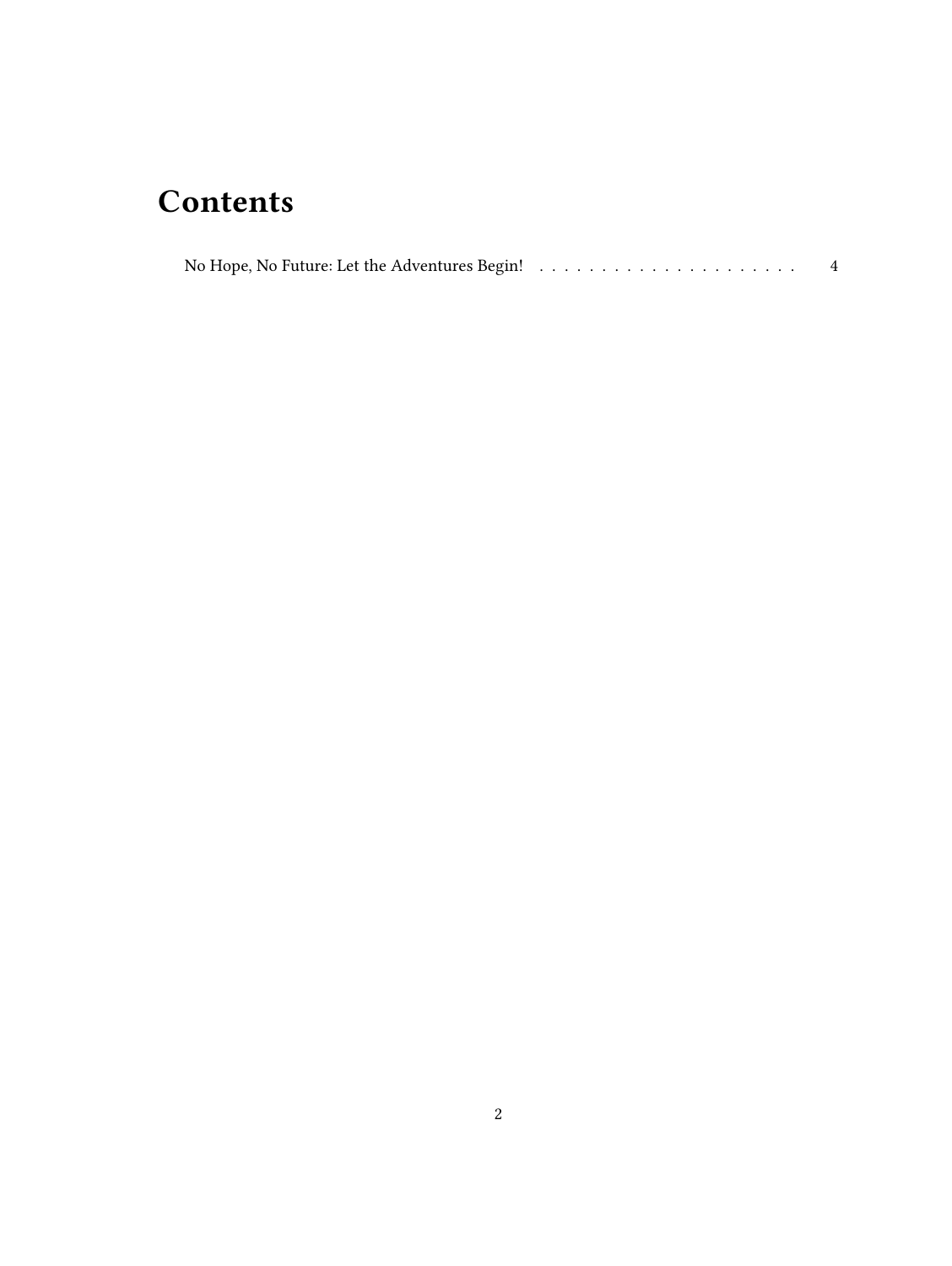*This writing is dedicated to my dear friend Miles "Art Phoenix" and also to the memory of: 15-year-old Italian individualist anarchist Anteo Zamboni, who lost his life attempting to shoot and kill Benito Mussolini in Bologna on 31 October1926*

*& Japanese anarchist and nihilist Fumiko Kaneko, convicted of plotting to assassinate members of the Japanese Imperial family and imprisoned until she took her own life.*

The sun, moon and the stars do not wait; they bomb the sky with their presence. A tsunami does not hesitate; it announces a death rattle of destruction before dissipating. So why should I wait? And *who* am I waiting for? And who are *they* waiting for? The Future is a god obeyed at the expense of one's immediate desires in order to secure distant membership in a nonexistent utopia.

The Future is a hologram projection of dreams and promises that get rejected by the present. For politicians and other authoritarians seeking long-term domination, The Future is often socially utilized to exploit one's fear of living in the moment. The Future domesticates wild desire, limiting its capacity to explore spontaneous, unpredictable experiences.

Today is here, right now like a blank canvas inviting my imaginative, destructive creativity. Do I dare to dream bigger than the prison world of material wealth, fashion trends and workerism? Should I indulge in savage hedonism against the monolith of collectivized misery? Yes! Against the gospel of The Future, my anarchy is a riotous celebration of *now*!

The Future is antithetical to any feral insurgency that refuses politicized stagnation. When I say "politicized stagnation", I am referring to the politics of "waiting for when the time is ripe". When I say "feral insurgency", I am referring to the prioritizing of immediate attack rooted in an individualist, unrestrained desire for freedom. The Left enjoys long-winded academic debates and discussions, attempting to redefine revolution within the limited scope of civilized society. Acting as a new constitution for a future society, there is everexpanding politically correct terminology to learn and memorize, along with the everchanging methods of "educating" "the people". And then there's the ingroup and outgroup competition, the oppression olympics and lowestcommon denominator identity politics. I consider all of this Politicized Stagnation. More time and energy is placed on the ideological construction of a perfect future utopia than attacking the existing prison society now.

These type of (exhausting) discussions understimulate my desire for wild experimentation and illegalist adventure. When I speak of "wildness" I am referring to the unique complexities of individual experiences and emotion, which defy the politicized confinement of analytical measurement. When I speak of "illegalist adventure" I am referring to the full-flowering of individual growth and selfliberation beyond the confines of law and order.

My wildness is defined by an individualism borne of the intercourse of anarchy and nihilism; it can not be captured and confined to socially constructed identities nor the poverty of leftist ideology. The illegality of my feral revolt against industrial civilization makes me an accomplice of all wild beings who viciously reject social domestication. My wildness is an exploration into the adventurous unknown life experiences of criminal, antiworkerist anarchy. My experiences are unique,

everchanging and my own, blowing to pieces the assumption that they can be defined by identitybased affiliations with any particular group membership. I find identity politics laughable, rejecting its glorified victimhood and representation. Rather than participating in the pretentious role of identity policing, I take destructive aim at the mental prisons of my own class, race and gender assignment.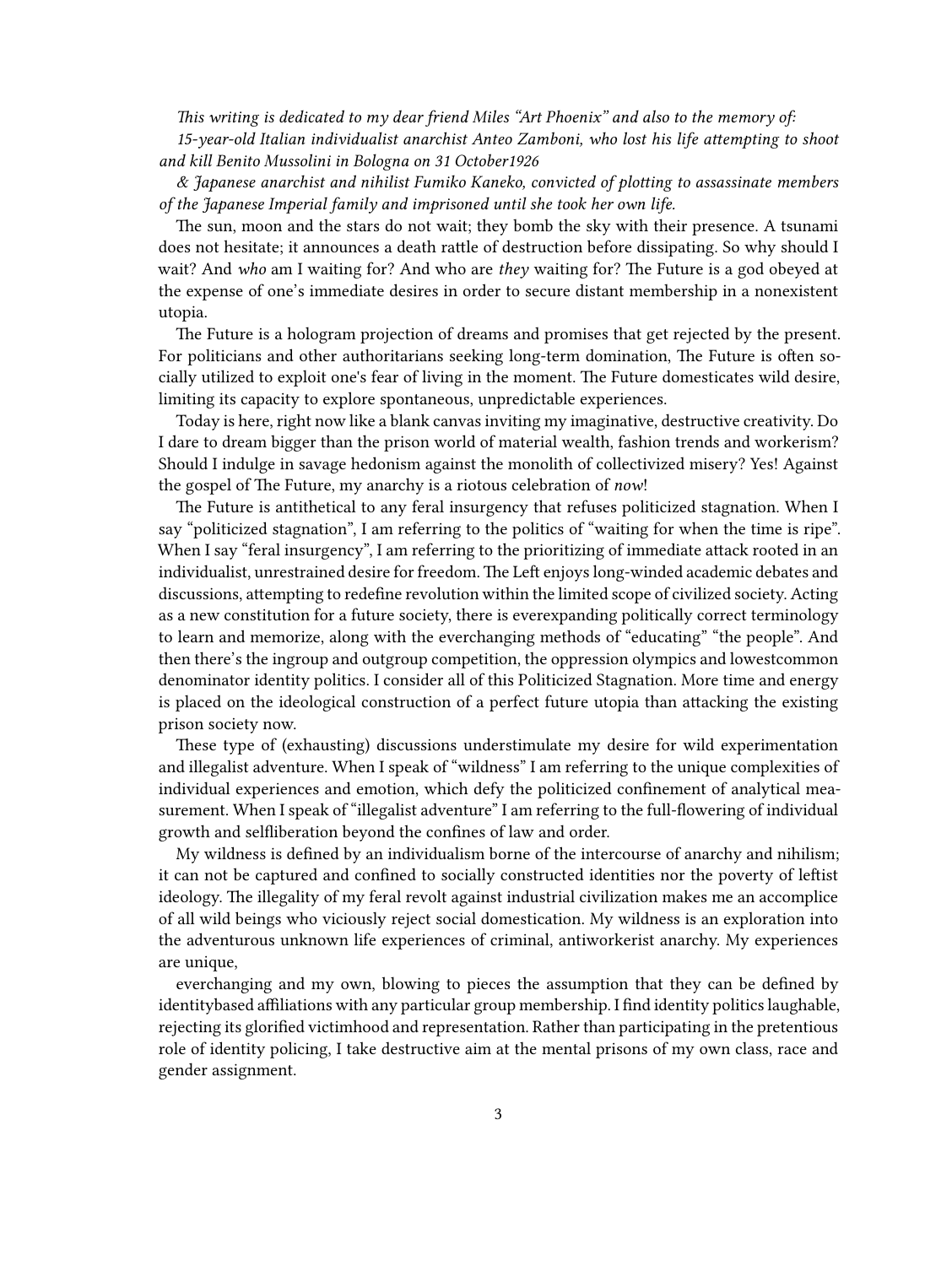I also mock the authority of psychiatry with an assertion of negativity toward behavorial standardization. In the eyes of a neurotypical society, I am fucking crazy but in the eyes of lunatics I am alive and well! The insane/sane binary is a socioeconomic trap that criminalizes antisocial behavior and capitalizes on emotional misery. With the experience of having been imprisoned at a psychiatric facility and rejecting their medications, I remain insubordinate: there is no cure for my depression that civilized society induces. There is no prescriptive remedy for my unruly incompatibility with collectivized subservience. I refuse to tranquilize my hatred for authority and this civilized society which maintains it.

Some would even encourage me to indulge in the intoxication culture that takes the sharp, sober edge off of reality. But it is sobriety that I weaponize against the docile, habitual comforts of toxic escapism. There is nothing this colonial establishment wants more than to subjugate my savagery with addiction or habitual inebriation. My sobriety is a feral sworn enemy of industrial civilization.

## <span id="page-3-0"></span>**No Hope, No Future: Let the Adventures Begin!**

I don't want to create new theories or more analysis to filter the world through; I want to destroy the ideological chains that prohibit me from experiencing it directly. I don't want to create a blue print for another world; I want to experience utopia, *here and now!*

What differentiates leftism from my nihilist anarchy is the desire to embrace the present as the best time for attack, waging an individualist war on all governance and social control. While adherents of leftism spend years in college classrooms attempting to make leftism palatable to "the masses", some nihilist individuals send smoke signals of sabotage in solidarity with others who embrace the night like a balaclava. With destruction, these individuals constellate an informal network of feral revolt across the globe, leaving behind the chains of fear and internalized victimhood.

Even in the era of Trump presidency "the masses" have yet to take up arms and overthrow the establishment. While anarcholeftist organizers advertise their groups in competitive popularity contests, the violence of fascism, poverty and police orchestrated executions roll on. Individualized, spontaneous ruptures to the civilized order define a warfare that almost always undermines state infiltration and management. In the transformation of civil anarchism to feral insurgency, anarchy becomes an anti-political life of illegalism accessible to any individual with the courage to get wild and fuck shit up.

The authoritarian "revolutionaries" who carry communist bibles filled with "better futures" are a predatory bunch, discouraging individualist selfdetermination and targeting those most vulnerable to groupthink buzzwords like "hope" and "community". One is led to a believe in and choose a side within a binaryist worldview: find a future of happiness through the riches of capitalism or find a future of happiness in the communalism of communism.

For me The Future of both is as much of an apparition as the authoritarian power both require to create it; I refuse to endure years of wageslavery in hope of a future financial security under capitalism. Equally, I refuse to surrender my present days building communes in hope of a future communist utopia.

My anarchy can not be defined by either capitalism nor communism: it is the abomination of both. My activities require no future utopia for motivation only a personal obsession with a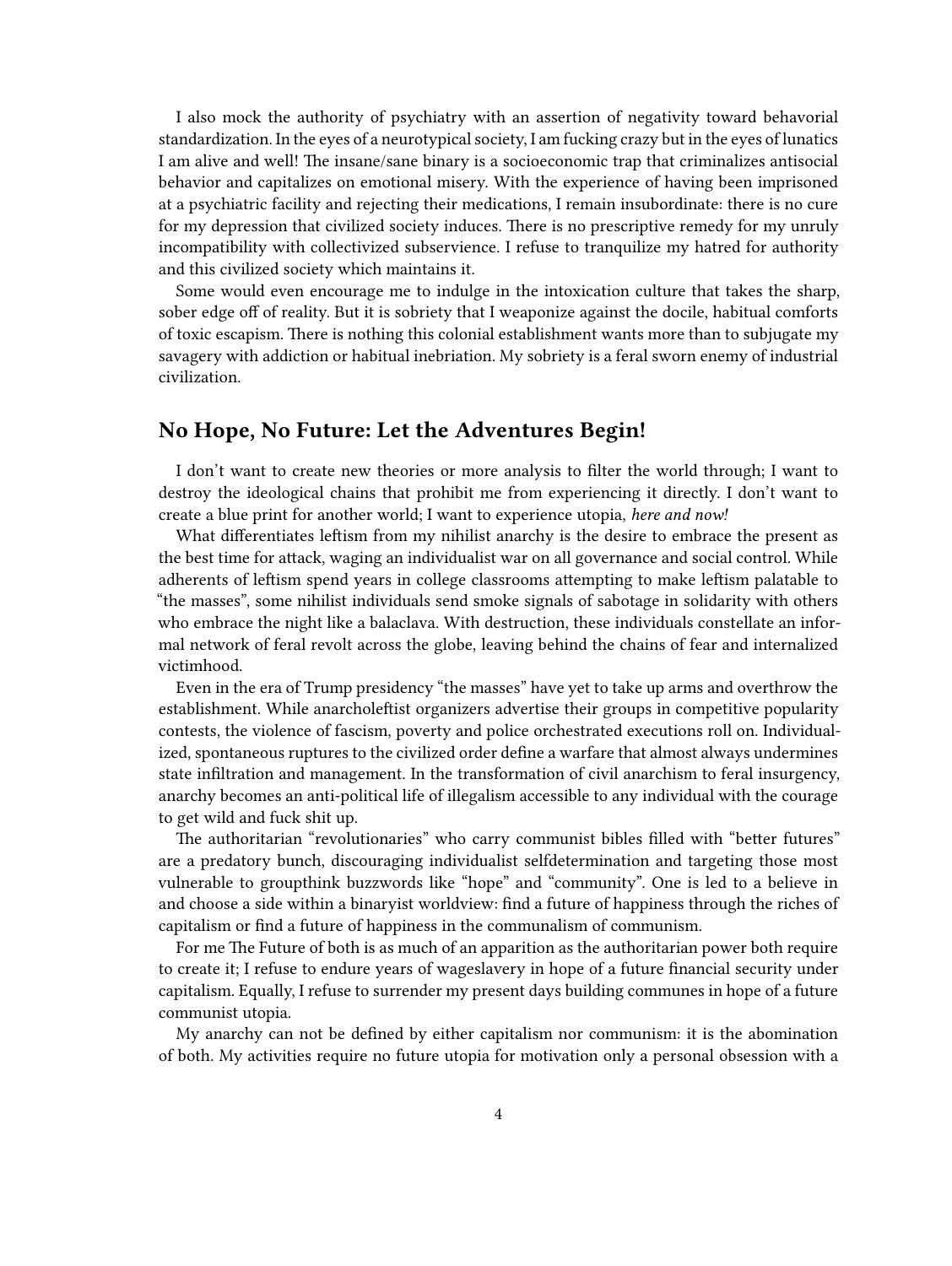present life ungoverned by submission. My anger and contempt for this technoindustrial nightmare motivates my actions. "The Commune" requires my individualism in exchange for membership, and like a machine requires my free time and energy for its maintenance.

I mock those Tiqqunists, the Invisible Committee and their disciples for attempting to market insurrection to "the masses". Their "manual of terrorism" is merely a biblical text that presents itself as a "truth" that people are "forced to choose" if they desire something other than the world we have today. This oversimplification intentionally erases those who channel the power of their individualism towards emancipatory destruction rather than surrendering themselves to "recreate the conditions of another community."

The way I see it, no one other than my self is more qualified to determine and acquire my freedom. I am responsible for my own life, freedom and the necessary attack in obtaining both. Without prioritizing this personal responsibility, I would fall into a dependency which would enable an authoritarian, social hierarchy that normalizes my own disempowerment.

For many, individualist potential is difficult to explore in the presence of an overwhelming number of mechanistic social roles and identities that demand its surrendering. So is it really surprising that many people have difficulty imagining themselves as independent, selfsufficently armed survivalists? Much of what is propagated as "anarchism" in the US comes from a collectivist perspective that boasts more about "community", "the movement" or "the commune" rather than individualist power. Is it really surprising that so many self-identifying anarchists struggle with not feeling motivated enough to take action unless they are affiliated with a group, organization, or movement?

The anarchist nihilist critique of organization can be summarized as a tension between the individual and the collective. Sure, I will be the first one to say that shit like the J20 black bloc that wrecked havoc in the streets was a hell of a fun time! I understand there is a power, riotous excitement and even sometimes safety in numbers. I also recognize that mutual aid and support do wonders for helping one another in more ways than I can list. But what about that same power, riotous excitement, and safety in individualized, lone wolf attacks?

Is there no power to be found in knowing everyday can be an opportunity for direct action without needing a police killing or some moral outrage for motivation? Is there no excitement to be found within the personal experimentation of clandestine activities, the rush of adrenaline while fleeing the scene of a crime, or the safety in a selfplanned and secured action taking place when and where police least expect it? Why wait for the next demonstration, police shooting, presidential election or convergence? And while the aid of others can potentially enhance one's criminal experience, there is much to learn about one's personal experience with carrying out their own individualized attack. Everything from planning, to panic control and task completion are experienced differently when not split up amongst others.

With individualist attack, the actor is not alienated from the action. Everything is evaluated directly, personally, and in the moment. The attack then becomes a direct expression of the individual. Without the ideological guidance of a future utopia or greater power, nor the motivation of a collectivized identity, the individual becomes simultaneously the catalyst and creator of their anarchy. The selfdefeating worldview one holds onto is only as strong as their grip on it. The enslavement of one's existence is only as powerful as their individualized subordination.

One thing that comes to mind when speaking of creating anarchy is uniqueness. Ones relationship to their action is always unique from another. From a strategic point of view, there is uniqueness in the experience of lonewolf attacks. Even "phantom cell" structured attacks carried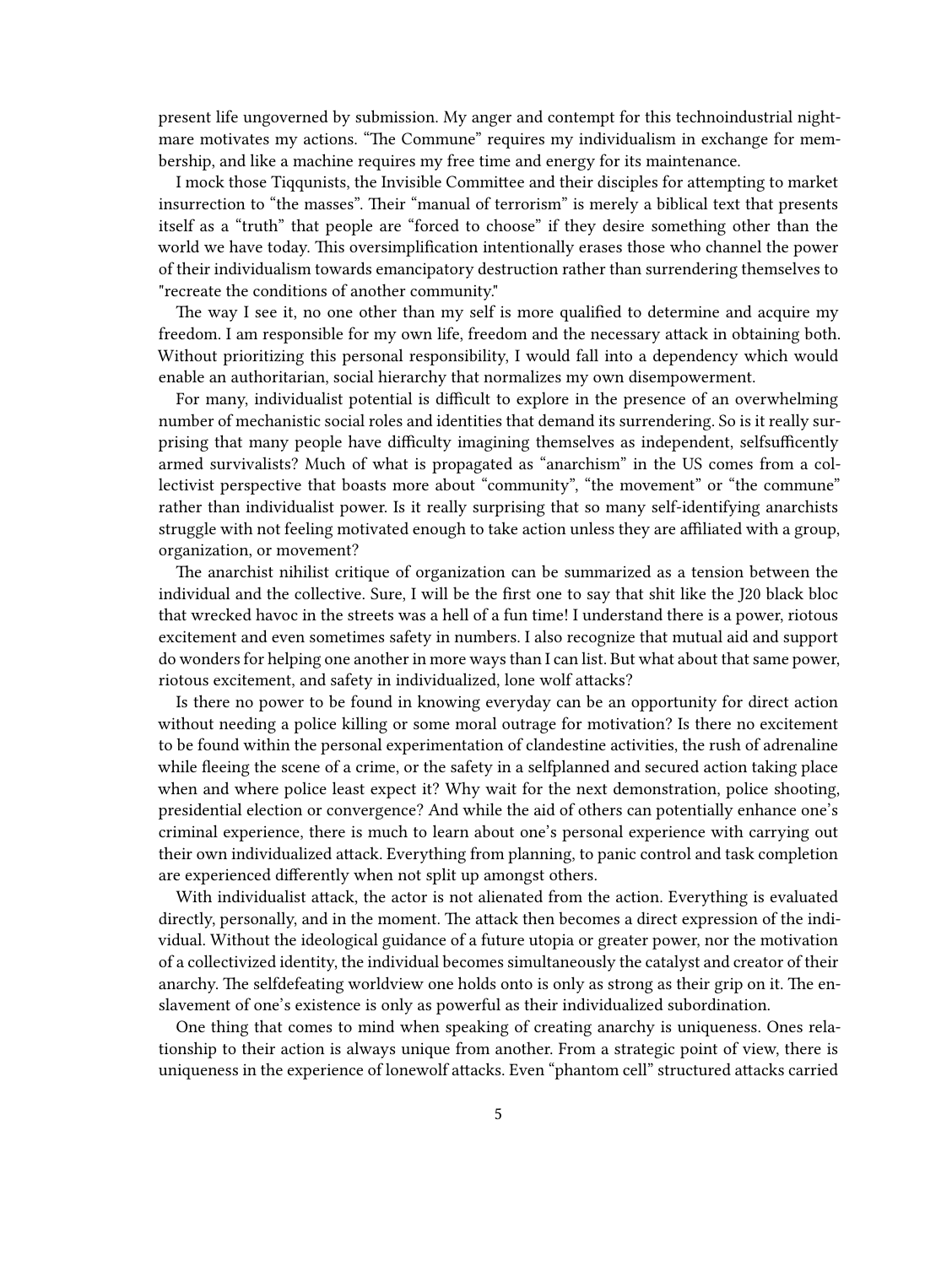out by small groups of trusting individuals offer a unique perspective on direct action. Compared to mass demonstration property destruction, (which unfortunately often ends with police kettling and mass arrests) it doesn't take long to research how successful ALF and ELF attacks are while utilizing the model of spontaneous and unpredictable attack. But the ALF and ELF are the more wellknown success stories. This doesn't include all the successful attacks by lonewolf individuals. These individualized attacks have the benefit of being carried out in the most random, unpredictable manner, while displaying the courage and power one determined individual can possess. Formally organized movements that require mass mobilization and time for "education" is futile; along with formally organized militias, both play into the trap of predictability and infiltration.

Socially speaking, personal uniqueness is more often feared than accepted. If it can't be controlled, massified, or out-right eliminated it is a threat to the continuity of an established social identity. The breaking down of control and stability often induces panic in authority. An individualism that rejects the logic of submission becomes boundless in the exploration of personal potential. This ungovernable potential threatens the collectivized security of social control and predictability. Similar to the strategy of spontaneous attack, desire armed with chaos is like the wildness that civilization tries to domesticate; determined and resilient.

When I hear people say "we have a plan for a better world" in the futuristic sense, I wonder if they are considering the very real possibility that they will never see that world. And unless they are speaking for others the way politicians do, I am curious to know who is going to experience this better world. Is this "plan for a better world" a predetermined model for a future of people that the architects have no relational connection to? I have no desire to propose and enforce a preconstructed model of living upon people from afar. As I expect for myself here and now, anyone who exists beyond my own life is entitled to the same individual agency.

For me, this shit world in which I currently exist is the only world I am going to see. I have no delusions of getting old and touring colleges to give speeches on anarchy. Nor riding trains at 80 years old, or wasting away in a retirement home glued to a television or piecing together puzzles. I will most likely die young, and I don't see a "better world" coming. Nor a mass uprising that wouldn't impose another authoritarian regime in place of the current one. I guess some would say this is the "hopelessness" often associated with nihilism. For me, this is a realistic assessment of the world I currently live in.

But this reality, however dismal, motivates my desire to make my life, through fierce revolt, as joyful and fulfilling as possible! My hopelessness does not paralyze me with fear or depression; I celebrate it with hysterical laughter and ecstasy in spite of civilization's death march. I arm my desires with the urgency to live… against the social order of monotony and peaceful enslavement, to sleep beneath the stars, to feel sunshine and a breeze with every hair on my body, to listen to the latenight conversations of the insects, to become wild…

Scattered everywhere around me are the social manifestations of domestication and control, the politics of fear that reinforce them and the individual architects who construct them. Therefore, opportunities for creative destruction (or destructive creativity) surround me! So why wait?

My Individualism, nihilistic and anarchistic, is the embodiment of both perpetual destruction and creativity. The life I want to live is the one I create here and now. Through the personal destruction of all that governs me, my freedom is experienced creativity. My life is my utopia, located here and now, defining my present as the playful insubordination that renders The Future useless.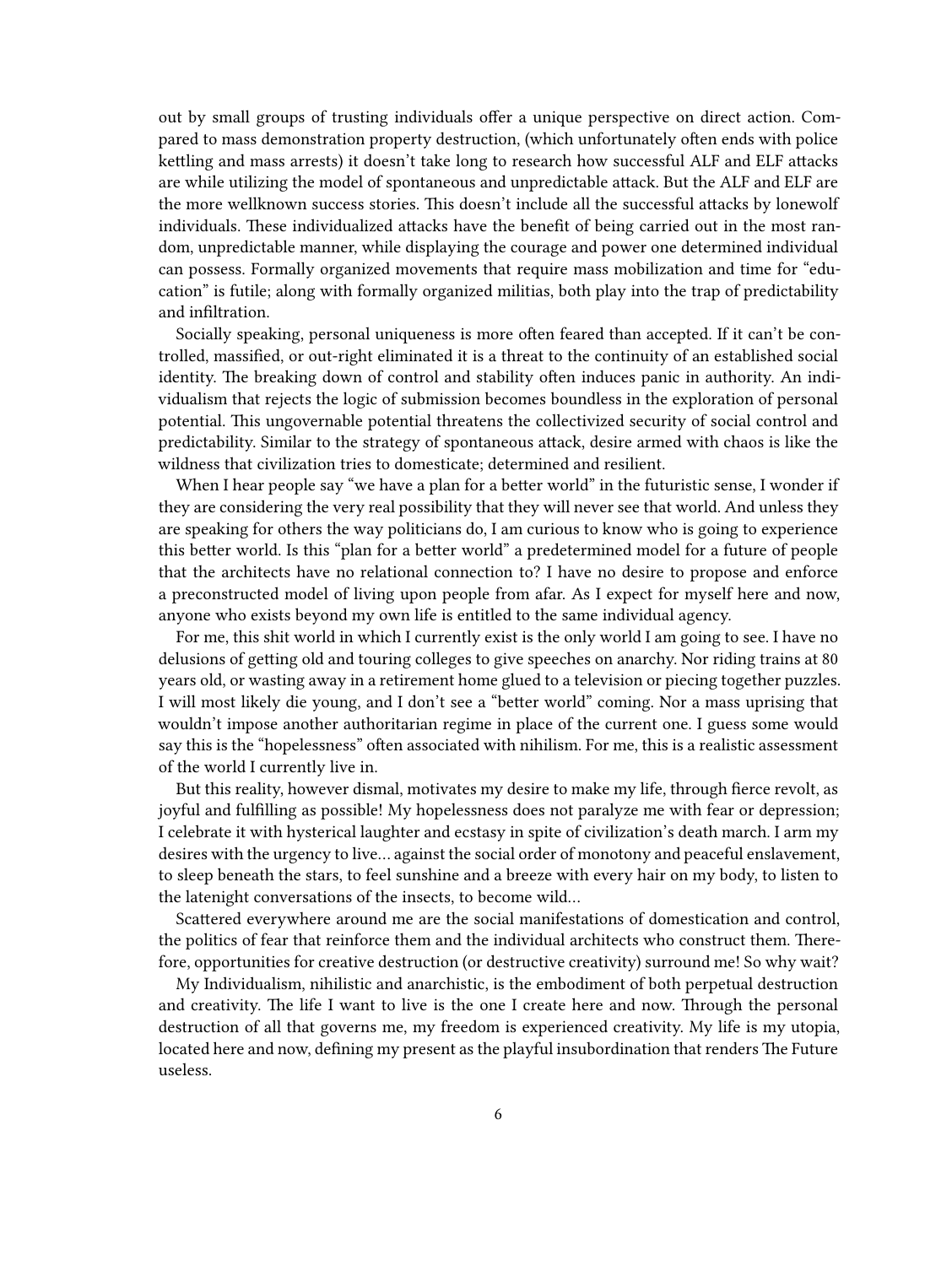\*\*\*\*\*\*

*To black out in becoming the light of hopelessness,*

*to accelerate emancipation from the shackles of stagnation,*

*to create an exhilarating life of hedonistic rebellion against the social conformity of selfdestruction,*

*wild insurgency is an individualist celebration,*

*a reclaiming of a life society says I can't have,*

*every day against stifling obedience to The Future.*

*- Flower Bomb 2019*